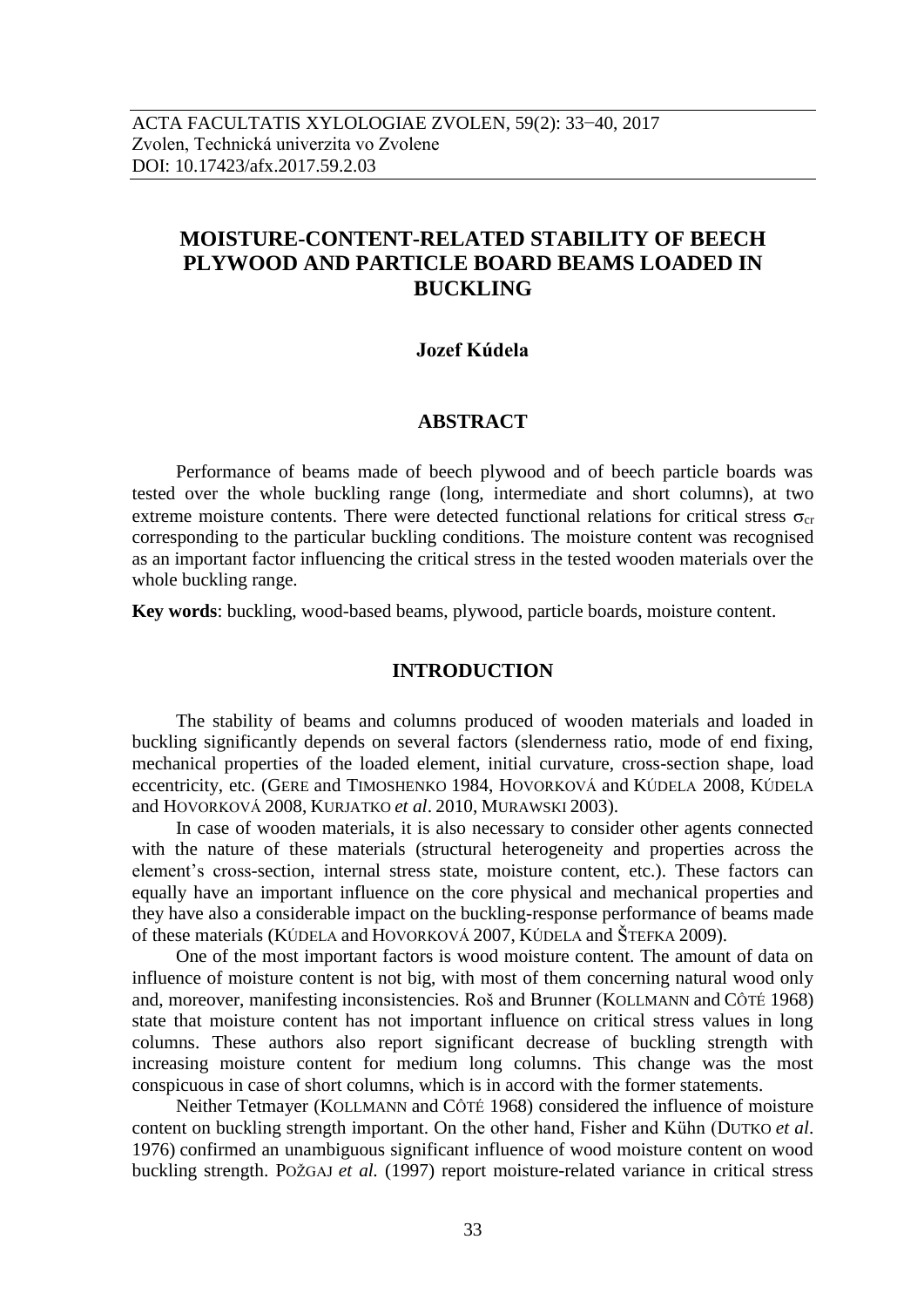also for long columns and they also point at changes in the slenderness ratio  $\lambda_M$  with changing moisture content. KÚDELA and SLANINKA (1999), KÚDELA (2006) observed that the buckling strength of spruce wood decreased with increasing moisture content in all three column types: short, medium long and long. In case of OSB boards, there has also been confirmed that moisture content exerted a significant influence over the whole buckling range (KÚDELA and HOVORKOVÁ 2010). The area of medium long columns was found to extend at costs to the long columns area. The results obtained by POŽGAJ (1979), KÚDELA and KÚDELOVÁ (1989) suggest that the moisture-related variation in the buckling strength of PB boards may differ from the massive wood.

The aim of this work was to carry out experiments for investigating the performance of columns made of beech plywood and of beech particle boards, loaded in buckling at two extreme moisture contents.

### **MATERIALS AND METHODS**

The experiments were carried out with a commercially produced seven-layer beech plywood with a thickness of 10 mm and a with beech wood particle board, thick 8 mm. In both cases, we used a urea-formaldehyde glue.

Each of these two materials was represented with three large-sized plates. The samples were cut by four from each plate. Subsequently, these samples were cut to the test specimens (Fig. 1). The thickness of the specimens was determined by the thickness of the plate, the width was 50 mm, the length varied from 50 to 900 mm, with a step of 50 mm. The test specimens dimensions were designed in such a way as to cover all the three buckling intervals (long, medium and short columns). Before the measurement of buckling strength, one group of specimens had been conditioned in an environment with a relative air humidity of  $\varphi = 65$  % and temperature  $t = 20$  °C, and the other group was stored over the water surface in a closed vessel ( $\varphi \approx 100\%$ , t = 20 °C).



**Obr. 1 The cutting design for the test specimens.**

Buckling strength was determined using the values of the critical stress  $\sigma_{cr}$ , and it was tested for two end restrains: pinned (cylindrical joints) fixed supports (Fig. 2).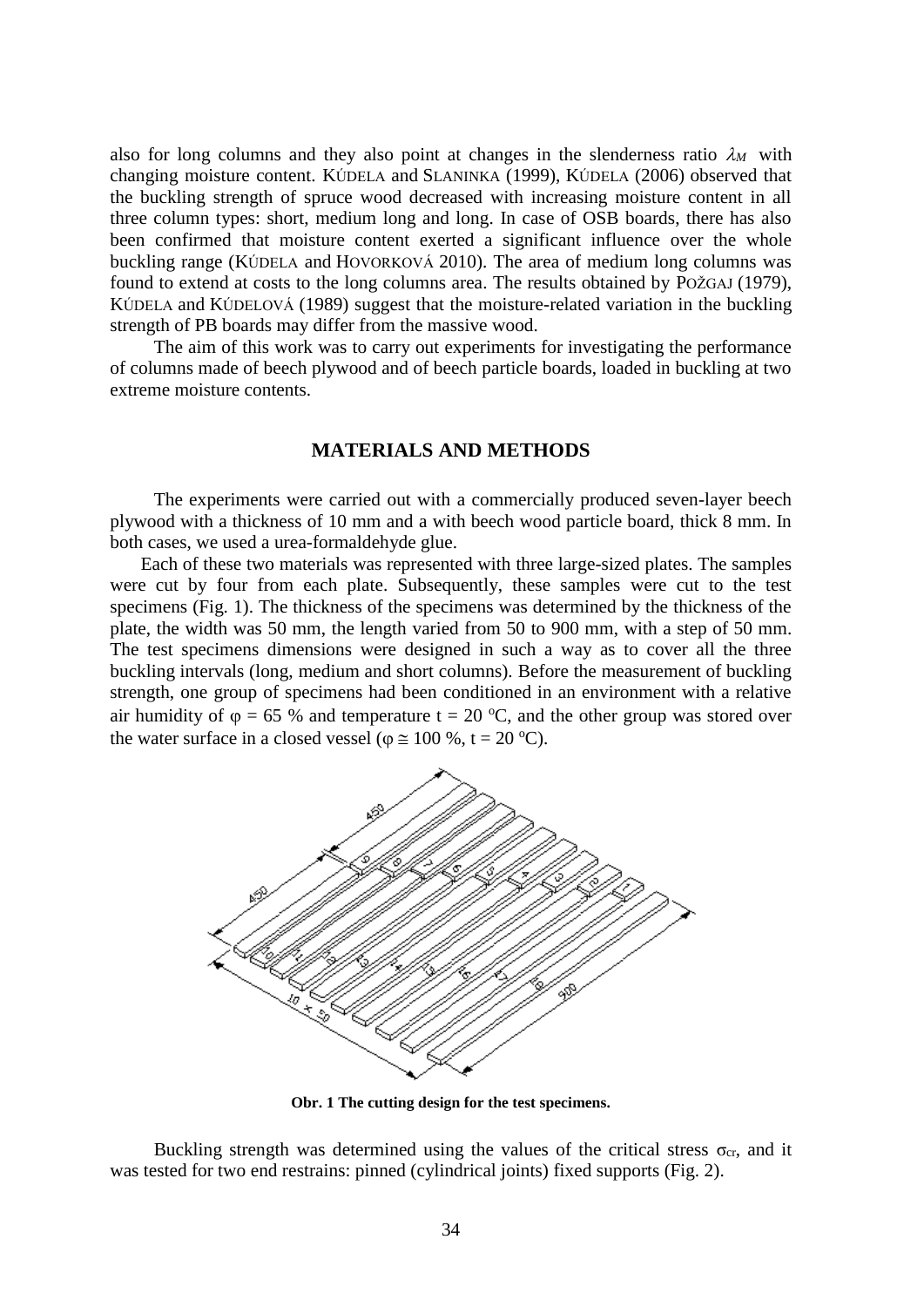

**Fig. 2 Restraining of ends: a) pinned, b) supports fixed.**

In both cases of columns end supports, the test specimens were loaded in compression centrically, parallel to the board's surface, up to the loss of their stability. The critical stress was calculated according to the equation

$$
\sigma_{cr} = \frac{F_{cr}}{A},\tag{1}
$$

where  $F_{cr}$  is experimentally measured critical force and *S* is the surface of the specimen under the force impact.

There were experimentally determined the values of critical stress calculated according to the Eq (1) and these were compared with the critical stress values calculated according to the existing theoretic models (KÚDELA and SLANINKA 2002).

There were also performed experiments (commonly used methods) for determining values of moisture content and density of plywood and particle board and their stress characteristics in compression parallel to the board (proportional limit, modulus of elasticity) necessary to perform the buckling-related calculations.

#### **RESULTS AND DISCUSSION**

For the tested plywood and PB boards, we obtained experimental values of  $\sigma_{cr}$  for the whole buckling area at moisture content values 10 and 22 %.

We also determined experimentally the stress characteristics necessary for calculations of critical stress according to the individual models. The values of these characteristics, together with the values of density and moisture content are in Table 1.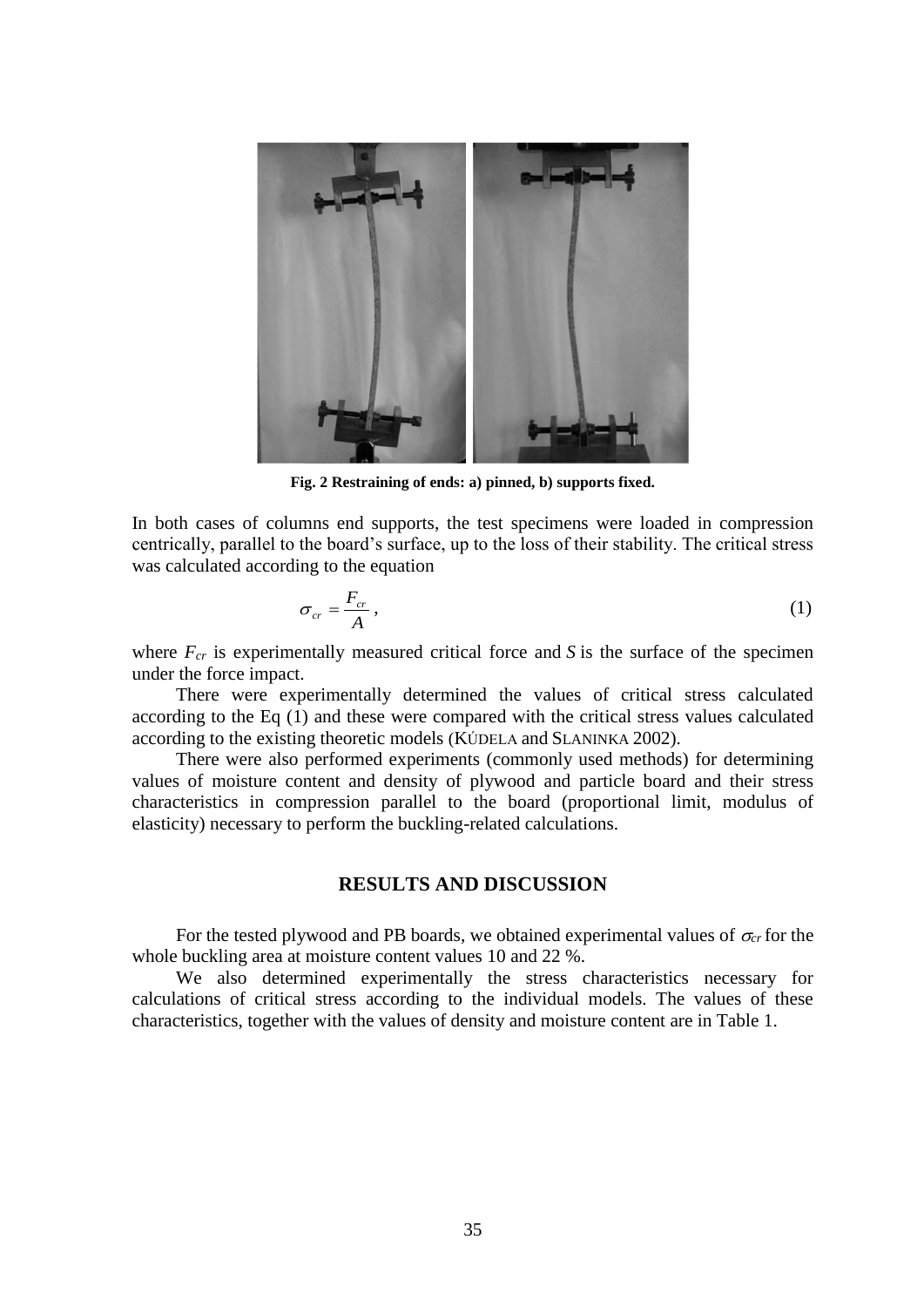| <b>Basic</b>     | <b>Moisture content</b> | <b>Density</b>                             | <b>Strength</b> | <b>Proportional limit</b> | <b>Modulus of</b> |  |  |  |  |  |
|------------------|-------------------------|--------------------------------------------|-----------------|---------------------------|-------------------|--|--|--|--|--|
| statistical      | m                       | $\boldsymbol{\rho}$                        | $\sigma_{s}$    | $\sigma_{pl}$             | elasticity $E$    |  |  |  |  |  |
| characteristics  | [%]                     | $\left[\text{kg}\cdot\text{m}^{-3}\right]$ | [MPa]           | [MPa]                     | [MPa]             |  |  |  |  |  |
|                  | Plywood                 |                                            |                 |                           |                   |  |  |  |  |  |
| $\overline{x}$   | 10.0                    | 803                                        | 45.0            | 23.8                      | 8227              |  |  |  |  |  |
| ${\bf S}$        | 0.74                    | 16                                         | 4.3             | 4.7                       | 939               |  |  |  |  |  |
| $\mathbf n$      | 30                      | 108                                        | 30              | 30                        | 30                |  |  |  |  |  |
| $\overline{x}$   | 22.0                    |                                            | 22.8            | 13.5                      | 6316              |  |  |  |  |  |
| $\boldsymbol{S}$ | 0.5                     |                                            | 1.4             | 1.2                       | 949               |  |  |  |  |  |
| n                | 36                      |                                            | 36              | 36                        | 36                |  |  |  |  |  |
|                  | <b>PB</b>               |                                            |                 |                           |                   |  |  |  |  |  |
| $\overline{x}$   | 9.0                     | 771                                        | 13.0            | 8.1                       | 2450              |  |  |  |  |  |
| S                | 0.22                    | 29                                         | 0.8             | 1.2                       | 168               |  |  |  |  |  |
| n                | 30                      | 108                                        | 30              | 30                        | 30                |  |  |  |  |  |
| $\overline{x}$   | 20.0                    |                                            | 7.2             | 5.5                       | 1209              |  |  |  |  |  |
| S                | 0.4                     |                                            | 0.7             | 0.6                       | 237               |  |  |  |  |  |
| n                | 36                      |                                            | 36              | 36                        | 36                |  |  |  |  |  |

**Tab. 1** Basic statistic characteristics of moisture content, density and selected stress characteristics for plywood and particle boards, in compression parallel to the board.

Using the equation

$$
\lambda_L = \sqrt{\frac{C\pi^2 E_L}{\sigma_{pl}}} \tag{2}
$$

we determined the range of long columns complying with the relation  $\sigma_{cr} \leq \sigma_{pl}$ , and the experimental results obtained in this area were compared with the values calculated according to the Euler equation

$$
\sigma_{cr} = \frac{C\pi^2 E_L}{\lambda^2},\tag{3}
$$

where  $\lambda$  is column slenderness,  $\lambda_l$  is boundary slenderness value between the range of long and intermediate columns,  $\sigma_{nl}$  is the proportionality limit in compression parallel to grain and  $E_l$  is the Young modulus of elasticity.

In the case of pinned supports, we, according to the theory, considered the effective buckling length to be equal to the distance between the joints (with reducing factor  $\mu = 1$ ,  $\mu$  = *l*). Consequently, also *C* = 1. In the case of long columns, however, the values of critical stress, obtained in this way, did not correspond to the experimental values.

Good accordance between the experimental results and the results calculated according to Eq (3) was obtained in case of the reduction of effective buckling length. The buckling length correction was necessary in all the cases (Table 2).

**Tab. 2 Values of**  *and C* **recommended for specific end restrains according to the authors referred.**

| <b>Material</b> | <b>Pinned</b>   |  |                 |  | Fixed           |     |                 |     |
|-----------------|-----------------|--|-----------------|--|-----------------|-----|-----------------|-----|
|                 | MC <sub>1</sub> |  | MC <sub>2</sub> |  | MC <sub>1</sub> |     | MC <sub>2</sub> |     |
|                 |                 |  |                 |  |                 |     |                 |     |
| <b>Plywood</b>  | 0.58            |  | 0.58            |  | 0.53            | 3.5 | 0.53            | 3.5 |
| PB              | 0.58            |  | 0.58            |  | 0.53            | 3.5 | 0.53            | 3.5 |

As the result of higher *C* values, the limit slenderness value has been shifted higher, which caused a reduction of the long columns area. The works KÚDELA and SLANINKA (2002) KÚDELA and HOVORKOVÁ (2007) dealing with solid wood columns and with OSB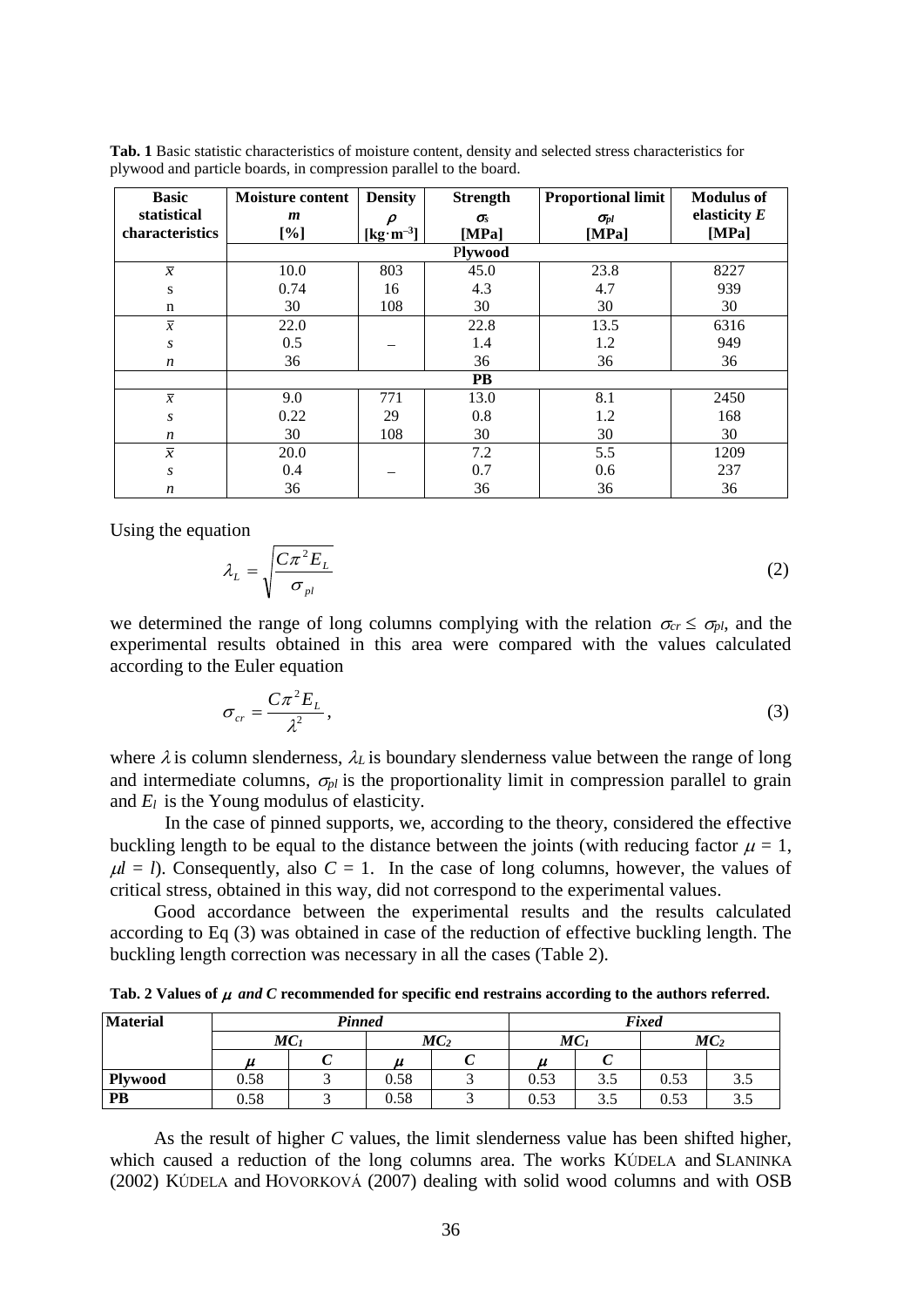columns also suggest than reduction of the buckling length in the case of pinned supports is necessary.

Considering the fact that heterogeneity of structure and properties along the specimen´s height and over its crosscut surface cannot be totally excluded either in case of "pure" test specimens, we expected more probable worse column stability. PINSKY (2000) suggests for pinned supports to treat the columns loaded centrically as columns loaded eccentrically and he also proposes a particular value of eccentricity. Experimental results showed that the stability of columns made of wood and wooden materials is better compared to the theoretic expectations.

The technical realisation of the end pinning has a very important influence on the effective length; this reduction of the effective length, however, cannot be explained through imperfect joints alone, as the *C* values were obtained different for different materials. Important role is to be assigned to the material itself, its toughness and deformability in compression parallel to the board plane, which is also influenced with the moisture content of the material.

In case of long columns with both ends fixed, the critical stress calculation was again carried out with the aid of Euler equation (3), considering, in accordance to the theory, a reducing length coefficient  $\mu = 0.5$  ( $C = 4$ ). Also in case of fixed ends, the effective length reduction was necessary (Table 2).

The need of this correction can be explained by the fact that in case of wood and wooden materials, it is not easy to manage perfect fixing of the column's ends. The fixed ends of columns loaded in buckling were simultaneously pressed perpendicular to the grain. This resulted in a partial release of the ends. In our case, this phenomenon was more manifested in plywood columns.

PINSKY (2000) recommends for columns with both ends fixed (without more detailed specification concerning the material) to provide calculations of critical stress with an effective length value of 0.65*l*, and the corresponding value of  $C = 2.37$ . The work MONASH UNIVERSITY (1999), recommends using even an effective length of 0.7*l* ( $C \approx 2$ ).

Having considered the area of short columns where  $\sigma_{cr} = \sigma_{sl}$  and the area of intermediate columns defined with two points with coordinates  $(\lambda'_L, \sigma_{sl})$  and  $(\lambda_L, \sigma_{pl})$ , the dependence of critical stress on slenderness ratio in area of intermediate columns can be described with the equation

$$
\sigma_{cr} = \left(\sigma_{pl} - \sigma_s\right) \cdot \left(\frac{\lambda - \lambda'_L}{\lambda_L - \lambda'_L}\right)^2 + \sigma_s,
$$
\n(4)

where  $\sigma_s$  is strength in compression parallel to grain,  $\lambda'_L$  is boundary slenderness value between the range of short and intermediate columns.

The critical stress values obtained experimentally and the values calculated with Eqs (3) and (4) for plywood and PB boards are in Figs. 3 and 4.

The results (Figs 3 and 4) show that the performance of plywood columns and PB columns was similar in quality. Nevertheless, there were differences in quantity. Better stability was observed in plywood. In case of long columns with high slenderness ratio  $(\lambda)$ 250) the differences between the materials tested were less conspicuous.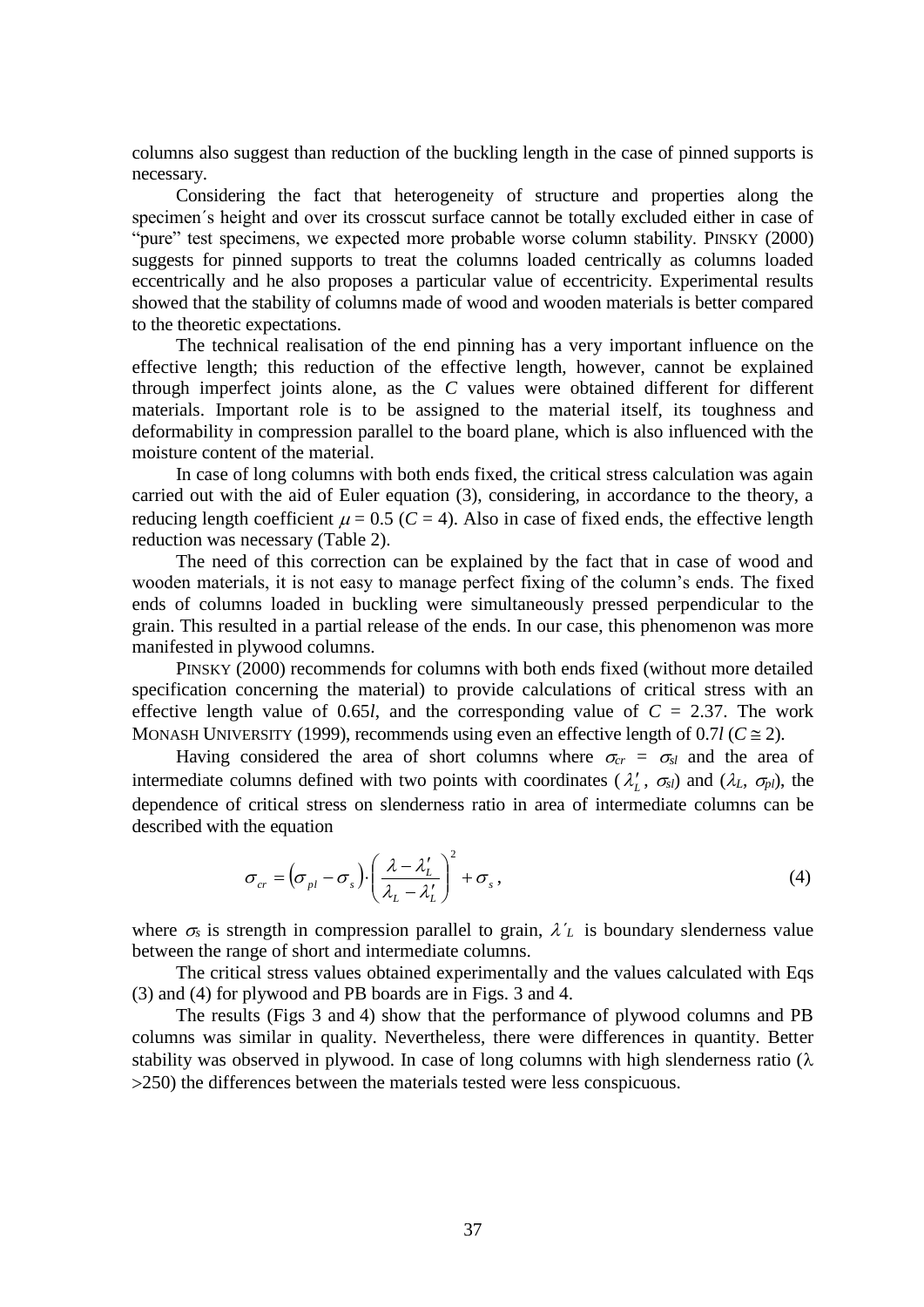

**Fig. 3 Slenderness-ratio-related critical stress in plywood columns at two moisture content values a) pinned ends, b) fixed ends.**



**Fig. 4 Slenderness-ratio-related critical stress in PB columns at two moisture content values a) pinned ends, b) fixed ends.**

The course of qualitative change in critical stress dependent on slenderness ratio was the same for low and high moisture contents. However, the critical stress values at the high moisture content were lower than the corresponding values at the low moisture content, over the whole buckling range. The change in moisture content from 10 % to 22 % was connected with a reduction of critical stress by about one half over the whole buckling range. For long columns with both ends pinned, the differences were somewhat smaller (40 %). In this case, the influence of moisture was partially masked by other factors, mostly by the material's heterogeneity.

The obtained results reveal that it is necessary to explore the dependence of critical stress on moisture content for all the areas – short, intermediate and long columns, to determine the dependence of critical stress on moisture content for all the buckling range and to propose correction moisture coefficients for conversion of the values of critical stress from moisture content *m<sup>1</sup>* to moisture content *m2*.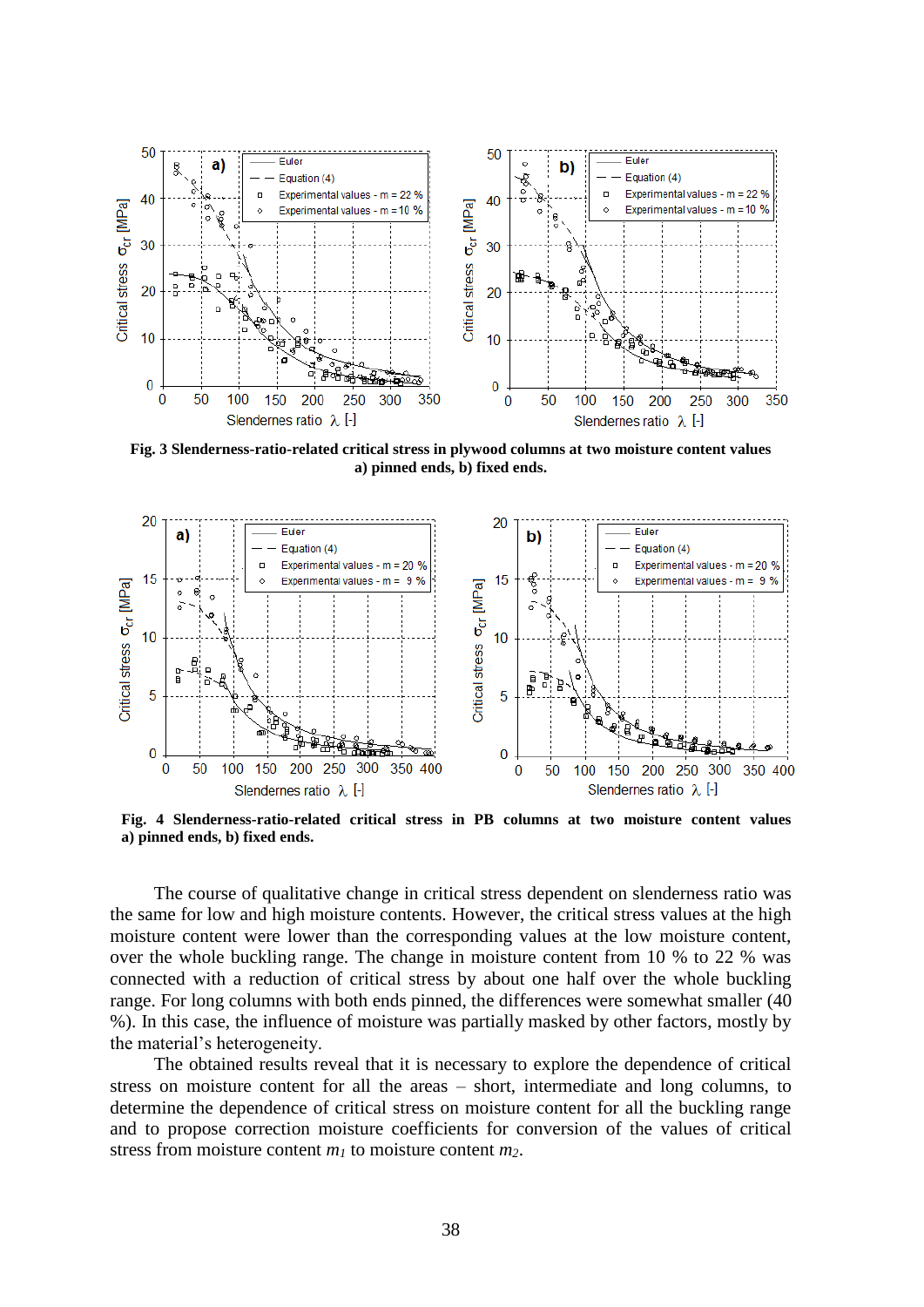### **CONCLUSION**

Based on analysis of the experimental results, we can derive the following conclusions:

Moisture content exhibited an important influence on values of critical stress over the whole buckling range. The increase of moisture content from 10 to 22 % induced an average reduction in critical stress by 50 %.

Calculation of critical stress in area of long columns can be carried out with using the Euler equation. As technical realisation of the column ends fixing in practice mostly does not comply with the theoretical assumptions, it became evident that the correction of effective buckling length is necessary.

Based on sound physical background of the used equations and close correlation between the experimentally obtained and theoretical results we recommend to carry out calculation of critical stress in the area of intermediate columns with using Eq (4).

These conclusions are valid for dry as well as wet columns.

#### **LITERATURE**

DUTKO P., LEDERER F., FERJENČÍK P., ČÍŽEK L. 1976. Drevené konštrukcie. 2. ed. Bratislava : ALFA, 460 p. ISBN 63-557-76

GERE J. M., TIMOSHENKO S. P. 1984. Mechanics of materials. Boston-Massachusetts: PWS Engineering, 762 p. ISBN 0-534-03099-8

HOVORKOVÁ J., KÚDELA J. 2008. Namáhanie prútov z drevných materiálov na vzper pri rôznych spôsoboch uloženia ich koncov. Acta Facultatis Xylologiae Zvolen, 50(1): 35–45.

KOLLMANN F., CÔTÉ W. A. 1968. Principles of Wood Science and Technology. I. Solid Wood, Berlin; Heidelberg; New York: Springer **–** Verlag, 592 p.

KÚDELA J. 2006. Stability of wood columns loaded in buckling. Part 4. Influence of moisture content. Wood Research,  $51(3)$ :  $25-36$ .

KÚDELA J., HOVORKOVÁ J. 2007: Správanie sa prútov z OSB dosák pri zaťažení na vzper. In Drevostavby. Žilina, SvF ŽU v Žiline, pp. 23 (1–9). ISBN 978-80-969774-9-9

KÚDELA J., HOVORKOVÁ J. 2008. Vplyv vybraných faktorov na stabilitu prútov z DTD namáhaných na vzper. Časť 1. Vplyv štíhlostného pomeru a spôsobu uloženia koncov prúta. In Interaction of wood with various forms of energy: zborník príspevkov. (Eds.: Dubovský J. and Kúdela J.), Zvolen : Technical University in Zvolen, pp. 197–203.

KÚDELA J., HOVORKOVÁ J. 2010: Influence of moisture content on stability of OSB columns loaded in buckling. In Proceedings of Abstracts of the 6<sup>th</sup> International Symposium Wood Structure and Properties ´10. Zvolen : Technical University in Zvolen, pp. 15.

KÚDELA J., KÚDELOVÁ, D. 1989. Zmena pevnosti trieskových dosák v tlaku v závislosti od vlhkosti. In Zborník vedeckých prác Drevárskej fakulty, Zvolen : VŠLD Zvolen, 30(2):  $151 - 157$ .

KÚDELA J., SLANINKA R. 1999. Buckling of spruce wood columns. III. Influence of moisture content. In XIII. International Conference of Wood Technology Faculty. Wood material of comprehensive appropriation and application. Rozwój SGGW, 1999, pp. 274–279.

KÚDELA J., SLANINKA R. 2002. Stability of wood columns loaded in buckling. Part 1. Centric buckling. Drevársky výskum, 47(2): 19–34.

KÚDELA J., ŠTEFKA V. 2009. Vplyv vybraných faktorov na stabilitu prútov z DTD namáhaných na vzper. Časť 2. Profil hustoty. Acta Facultatis Xylologiae Zvolen, 51(2): 27−38.

KURJATKO S. *et al*. 2010. Parametre kvality dreva určujúce jeho finálne použitie. Zvolen : Technická univerzita vo Zvolene, 352 p. ISBN 978-80-228-2095-0